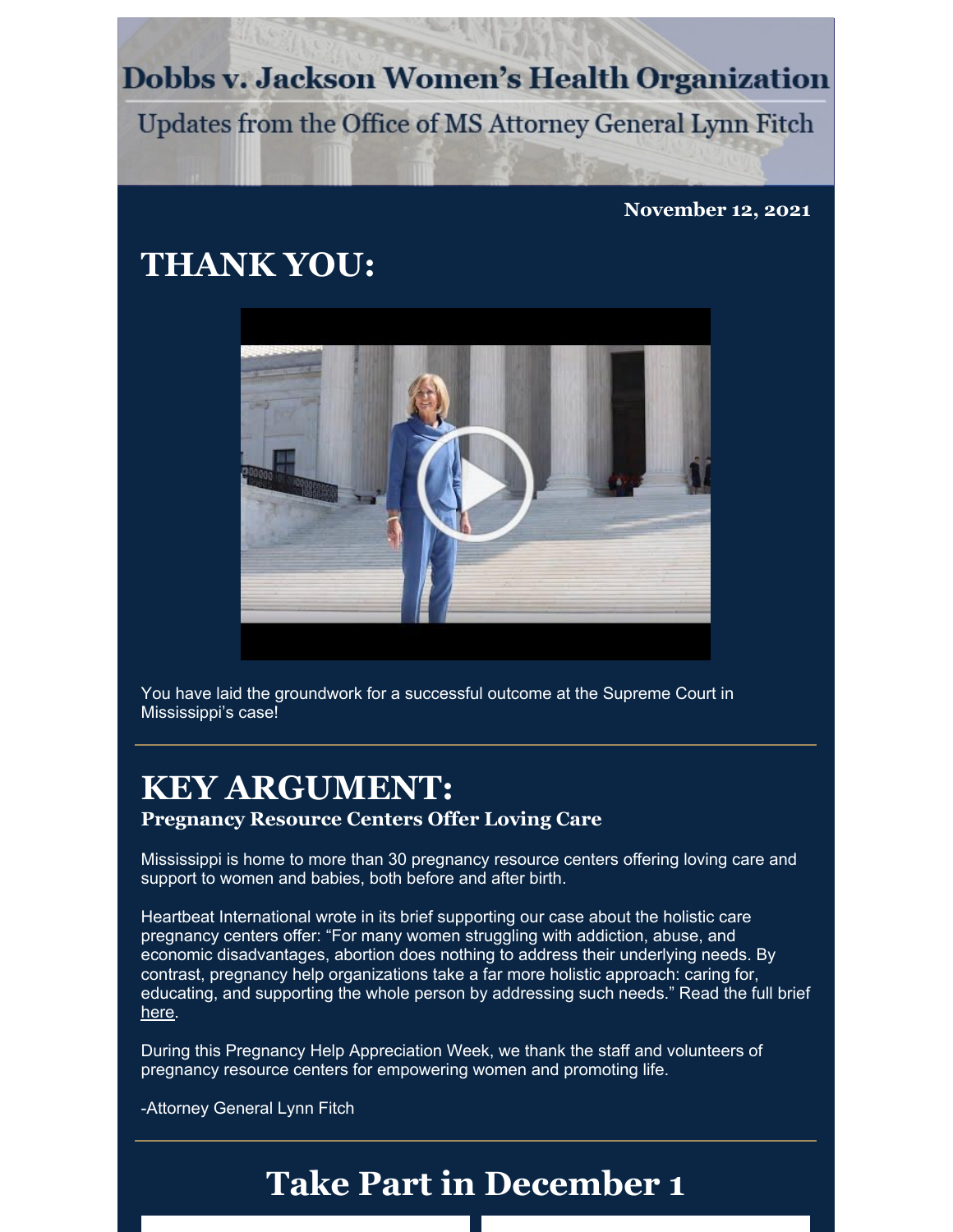JOIN US AS WE RALLY TO-

**EMPOWERWOMEN** PROMOTELIFE

> When December 1 8 a m Where: U.S. Supreme Court, Washington D.C. What: Oral Argument Day for Dobbs v. JWHO - #EMPOWERWOMENPROMOTELIFE

Join us in [Washington,](https://www.ago.state.ms.us/dobbs/) D.C. outside of the Supreme Court as we rally to Empower Women and Promote Life. LIVE WATCH PARTY

Dobbs v. Jackson Women's **Health Organization** Oral Argument December 1, 2021 | Livestream begins at 8:45 a.m. Eastern

#EMPOWERWOMENPROMOTELIFE

Can't make it to D.C. for oral [argument?](https://www.ago.state.ms.us/dobbs-watch-party/) Host a watch party at your home, church or school.



## **WHAT WE'RE READING**

**Madison County Journal: Help for women facing unplanned [pregnancies](https://onlinemadison.com/stories/help-for-women-facing-unplanned-pregnancies,35743)** Opinion by Erin Kate Goode and Moira Gaul

"At the [Center for Pregnancy Choices (CPC) – Metro Area in Jackson], the goal is to see women thrive. It matters that they leave the clinic equipped and supported to have the best life possible for themselves and their families. If the services to women ended at the pregnancy decision, the CPC would not be providing a transformational experience. Through programs that address the whole woman, mind, body and soul, she is empowered for the rest of her life. The Jackson community has overwhelmingly supported this approach, because it ultimately eliminates the need for abortion by tackling barriers and obstacles women face."

#### **Daily Signal: To Protect Women, Trust the Science on [Abortion](https://www.dailysignal.com/2021/11/09/to-protect-women-trust-the-science-on-abortion/)**

Opinion by Donna Harrison

"The Mississippi law is actually more in line with the medical standards of European nations than any state in the country. It reflects the consensus of medical experts on the risks of second-trimester abortion. If upheld, it would protect—not hurt—women's health, significantly decreasing the prevalence of pre-term births, cervical trauma, and other severe medical complications associated with surgical abortions."